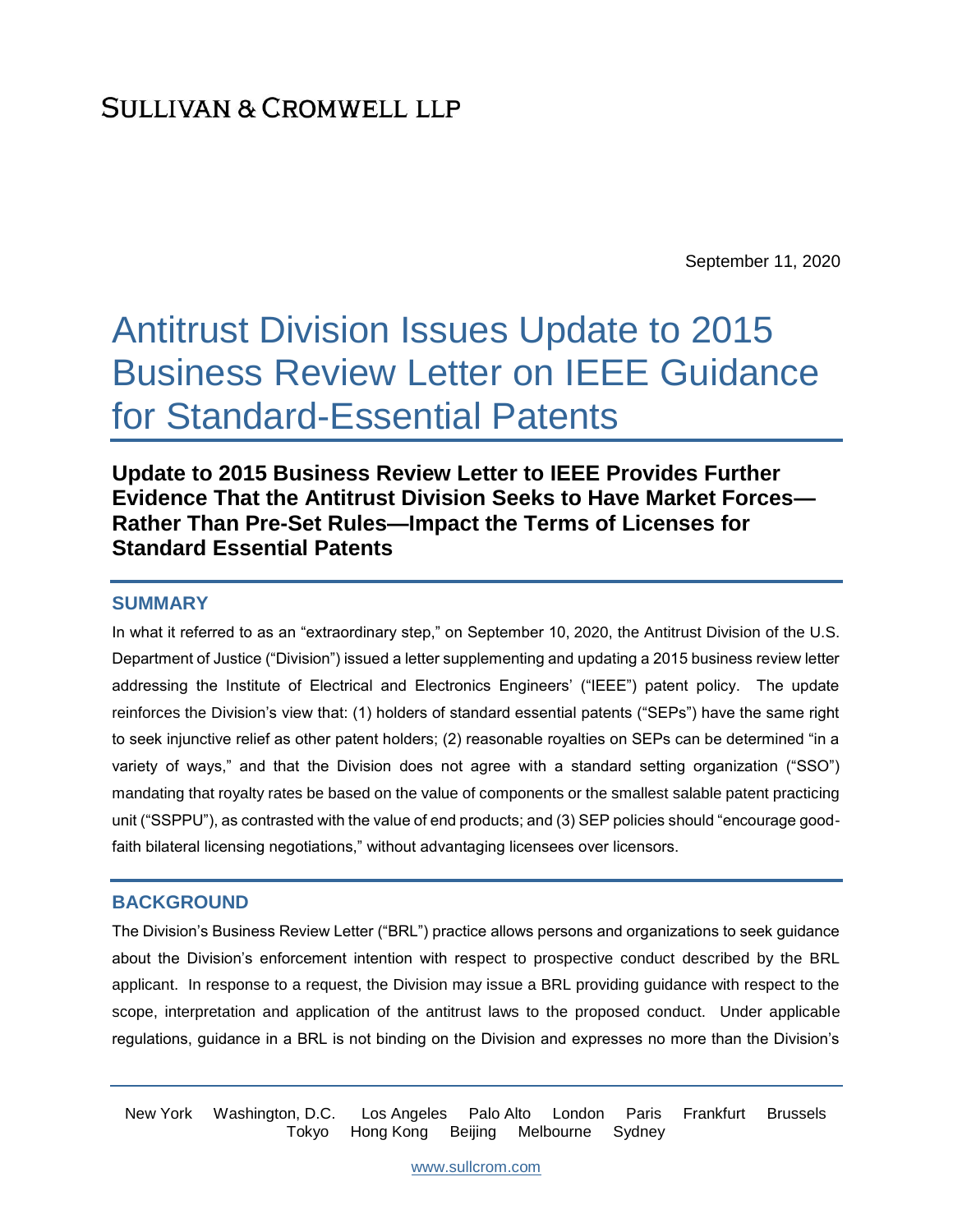current enforcement intentions with respect to the described conduct. Properly read, BRLs can provide guidance to the applicant and others about the manner in which the Division analyzes certain conduct under the antitrust laws. The Division has repeatedly made clear that BRLs do not set forth legal interpretations, but reflect current enforcement objectives.

The IEEE is an SSO that has promulgated standards for multiple consumer electronics and other products. The IEEE standards have been adopted by manufacturers to, among other reasons, ensure product compatibility across multiple manufacturers. The organization's patent policy requires an owner of patent rights that may be essential to IEEE-created standards to make certain commitments in order for the party to participate in an IEEE standard-setting process. In particular, the IEEE policy, similar to that of many SSOs, requires patent holders to license their SEPs on fair, reasonable and non-discriminatory (FRAND) terms. In 2014, the IEEE asked the Division to consider an update to the IEEE policy that prohibited SEP owners from (1) seeking injunctive relief unless the potential licensee refused to comply with "the outcome of infringement litigation," including an affirmance on appeal, or (2) referencing comparable third-party licenses during patent license negotiations if those licenses had been entered into under threat of an injunction. The proposed policy update also recommended that any FRAND royalty negotiated by a patent owner should be based on, among other things, the value of the SSPPU. In a BRL issued on February 2, 2015 ("2015 BRL"), the Division advised that it had no present intention to challenge the updated IEEE policy and stated the reasons it believed the policy was likely consistent with U.S. antitrust law.<sup>1</sup> Shortly thereafter, the IEEE updated its policy to reflect the changes discussed in the 2015 BRL.

On September 10, 2020, more than five years after its 2015 letter, the Antitrust Division issued an updated business review letter to the IEEE ("2020 BRL Update" or "Update"), signed by Makan Delrahim, the Assistant U.S. Attorney General in charge of the Division.<sup>2</sup>

## **THE ANTITRUST DIVISION'S SEPTEMBER 10, 2020 UPDATE TO THE 2015 BRL**

The 2020 BRL Update began by recognizing that the Antitrust Division's action to "supplement, update, and append" the 2015 BRL was an "extraordinary step" that was justified because the 2015 BRL had been misused to suggest that the Division had "endorsed" the IEEE policy in 2015.<sup>3</sup> The Update, however, went on to discuss substantially more than the proper interpretation of the 2015 BRL. The Update stated that the 2015 BRL—which had left the question of whether the IEEE patent policy was good for standards development and innovation to be determined by market forces and competition between SSOs—reflected an "outdated" analysis, and that the IEEE patent policy may be "discouraging participation in standards development at IEEE and possibly chilling innovation."<sup>4</sup> As a result of the Division's current policy concerns, the 2020 BRL Update stated that interpretation of the 2015 BRL, by market actors and non-U.S. competition authorities, as supporting the IEEE patent policy "must stop."5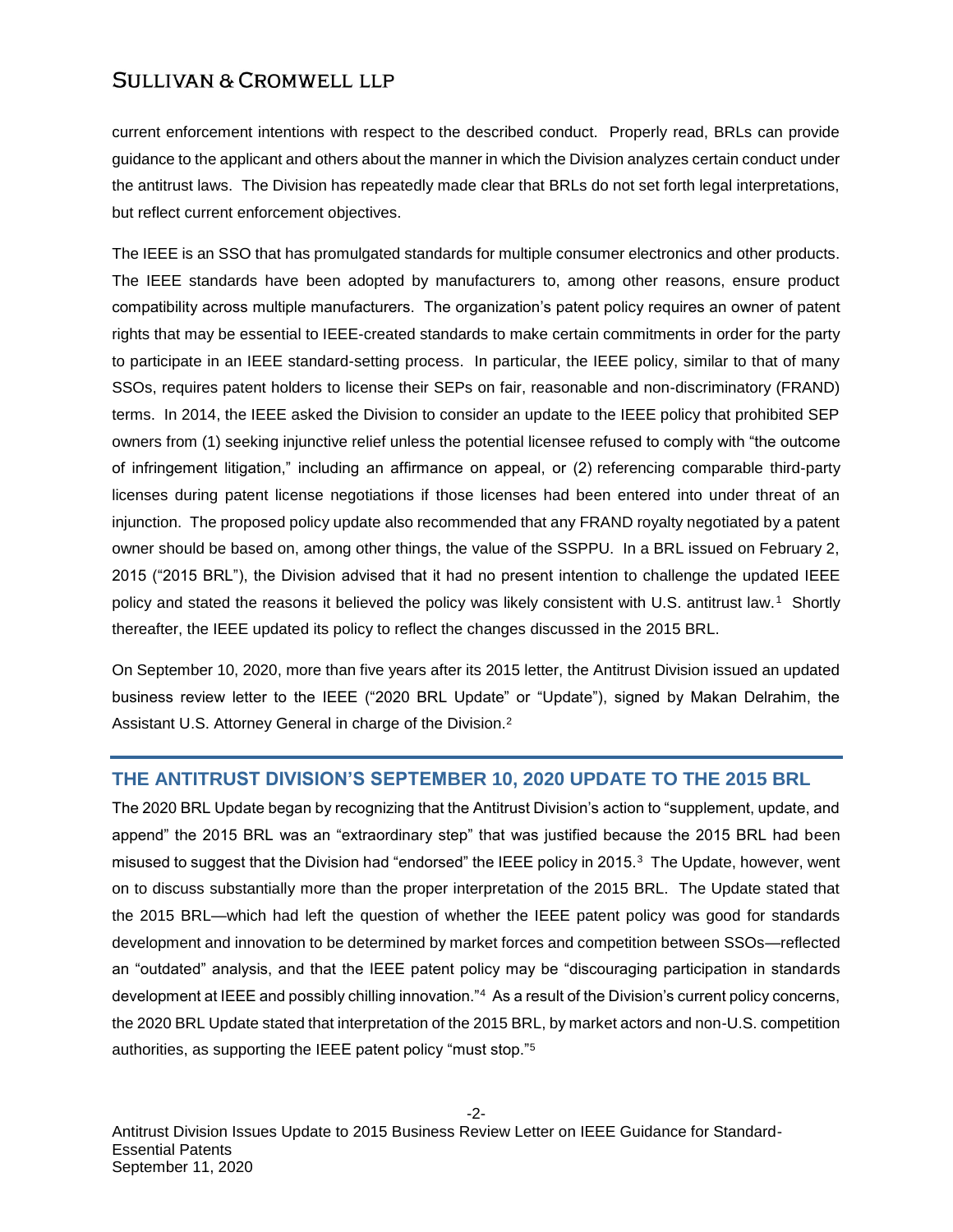The Update firmly rejected any set policy that limited the ability of SEP holders to obtain injunctive relief over potential infringers. The Update also repeated certain positions the Division has taken in speeches and amicus briefs, including that concerns over patent owner "hold-up"—the purported ability of patent owners to use market power to charge exorbitant rates for their SEPs—"have largely dissipated," and that implementer "hold-out"—the purported refusal of infringers to accept a reasonable license by relying on delay and the lack of adverse repercussions that litigation and other options may entail—required more "attention" than had been given to the issue in the 2015 Letter.<sup>6</sup> Likewise, and notwithstanding that the Update itself suggests that the Division has a legitimate role in dictating how negotiations should best proceed, the Division repeated its caution about using the antitrust laws to impact license negotiations, which the Division stated "are essentially contractual disputes between private parties."<sup>7</sup> Indeed, at an industry event on the same day the Update was issued, Assistant Attorney General Delrahim described the "theory" that a FRAND violation led to an antitrust violation as "radical."<sup>8</sup>

According to the 2020 BRL Update, the ability to obtain injunctive relief "promotes dynamic competition by ensuring that there are strong incentives to invest in new technologies" and "is a critical enforcement mechanism and bargaining tool . . . that may allow a patent holder (including an [SEP] holder) to obtain the appropriate value for its invention when a licensee is unwilling to negotiate reasonable terms."<sup>9</sup> As a result, the Update claimed that since the issuance of the 2015 BRL, "courts have analyzed [SEPs] the same as they would other patents."<sup>10</sup> The Update also pointed out that in 2019 the Antitrust Division, in conjunction with the United States Patent and Trademark Office and the National Institute of Standards and Technology, had issued a Joint Policy Statement reflecting these agencies' position that owners of SEPs should have the same rights, including with respect to injunctive relief, as owners of non-standard patents.<sup>11</sup>

The 2020 BRL Update also addressed measures by which reasonable royalties may be calculated for SEPs under SSO FRAND policies. The Update rejected, as "not well-supported and [] not . . . accurate," any claim that aspects of the IEEE policy focusing on licensing at the SSPPU were consistent with the "direction" of U.S. law.<sup>12</sup> Instead, the Update noted, "the case law on FRAND and patent damages has developed to include various means of determining royalties and damages."<sup>13</sup> In particular, the IEEE policy's recommendation that parties use the SSPPU as a baseline to determine the FRAND rate "increases the likelihood that SSPPU will play an important—and potentially outsized—role in [licensing] negotiations" as compared to other legitimate ways of determining patent value, such as by using comparable licenses which use end-product revenue as a royalty base.<sup>14</sup> Because there is "no single correct way to calculate a reasonable royalty in the FRAND context," the Update suggested that any appropriate policy would not be limited to use of the SSPPU, and instead would give the parties "flexibility to fashion licenses that reward and encourage innovation."<sup>15</sup>

Finally, the 2020 BRL Update noted that because the IEEE policy may not have properly balanced the interests of patentees and implementers, the IEEE should consider changes to its policy "to promote full

-3-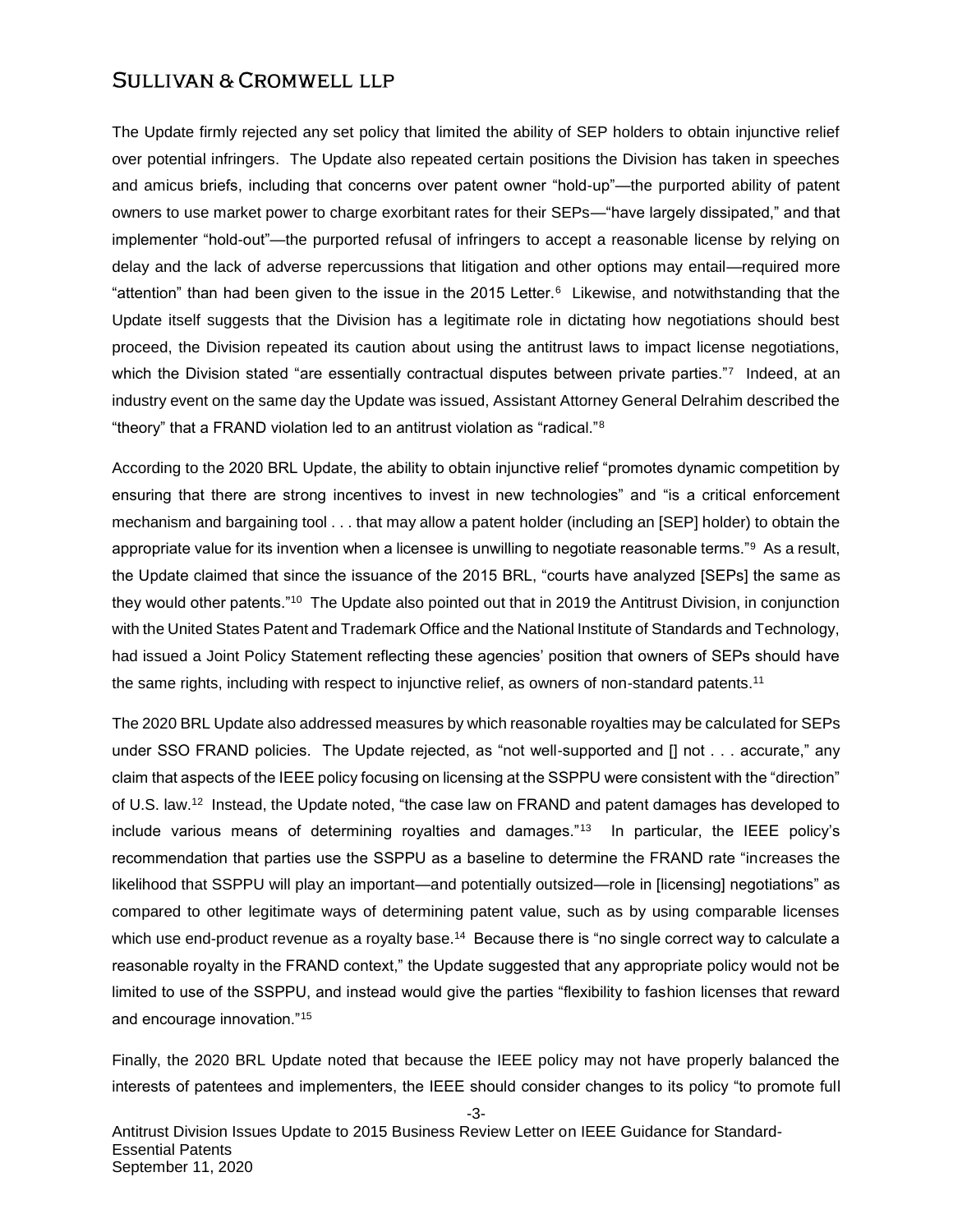participation, competition, and innovation in IEEE's standard setting activities."<sup>16</sup> The IEEE responded that it was "reviewing" the Update and that the "IEEE is and will continue to be committed to standards development activities that are open, balanced, transparent, and fully comply with U.S. laws and regulations."<sup>17</sup>

#### **IMPLICATIONS**

While the 2020 BRL Update reflects the Division's current views on injunctions and SSPPUs, the Update was, as the Division itself recognized, an extraordinary step. While the Update is consistent with the Division's regular effort to avoid the misinterpretation of BRLs, the Update went far beyond BRL principles and confirmed that the Division takes a dim view of any SSO limiting the rights of patentees as a condition of SSO participation, though it failed to articulate a basis under the antitrust laws to challenge a patent policy chosen by an SSO. While the Division takes no issue with general FRAND policies, it has previously articulated the view that the antitrust laws may prevent collective action—such as that engaged in by SSOs—to determine with precision what "fair and reasonable" or "non-discriminatory" should mean in particular licensing negotiations. Clearly favoring wide latitude under the antitrust laws for patentees and implementers to conclude licenses on terms they conclude are FRAND under the specific relevant circumstances, the 2020 BRL Update may have been motivated by increasing standard setting activities outside the United States and the involvement of non-U.S. governments and government agencies. For example, in 2020 the People's Republic of China announced a 15-year effort to set global standards in many areas, including the Internet of Things. The Division may have felt that these initiatives outside the United States necessitated a strong statement that SSOs must not by their collective action favor implementers or patentees by mandating certain FRAND license terms.

Beyond SSOs and SEPs, some may question the implication of the 2020 BRL Update for the BRL process in general. If all BRL guidance is subject to major revision (indeed revocation), the considerable benefits of the program in providing guidance to mold market behavior may be undermined. By acknowledging that the Update was "extraordinary," the Division may be signaling that such "updates" will be rare.

\* \* \*

Copyright © Sullivan & Cromwell LLP 2020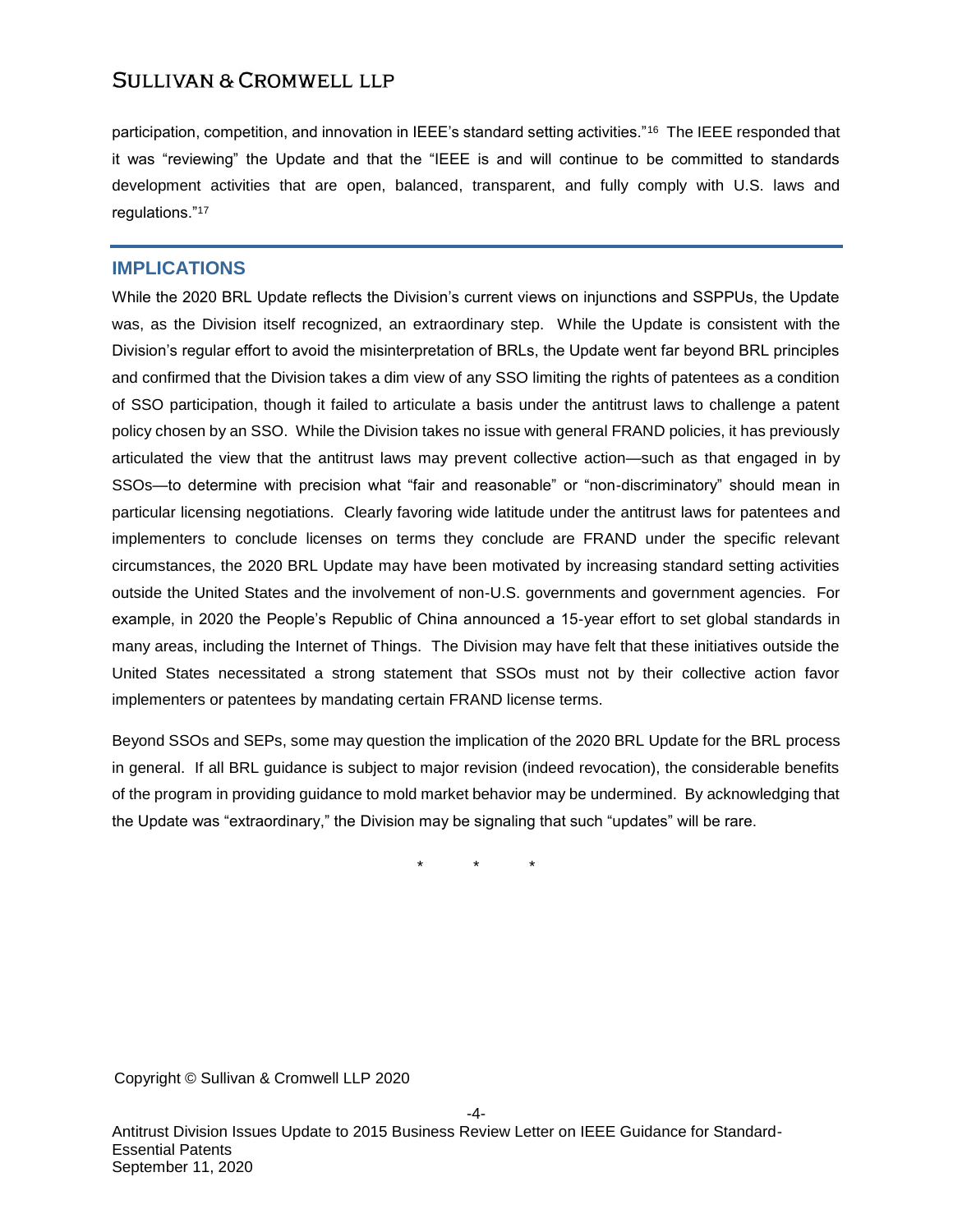#### **ENDNOTES**

| $\mathbf{1}$   | Response to IEEE's Request for Business Review Letter, Renata B. Hesse, Acting Ass't Att'y<br>Gen., Antitrust Div., U.S. Dep't of Justice (Feb. 2, 2015), https://www.justice.gov/file/1315431/<br>download [hereinafter 2015 BRL]. The Division expressly noted in the 2015 BRL that "[i]t is not<br>the Department's role to assess whether IEEE's policy choices are right for IEEE as [an SSO].<br>SSOs develop and adjust patent policies to best meet their particular needs. It is unlikely that<br>there is a one-size-fits-all approach for all SSOs, and, indeed, variation among SSOs' patent<br>policies could be beneficial to the overall standards-setting process. Other SSOs, therefore, may<br>decide to implement patent policies that differ from the [update to IEEE policy]." Id. at 1-2. |  |  |  |
|----------------|-----------------------------------------------------------------------------------------------------------------------------------------------------------------------------------------------------------------------------------------------------------------------------------------------------------------------------------------------------------------------------------------------------------------------------------------------------------------------------------------------------------------------------------------------------------------------------------------------------------------------------------------------------------------------------------------------------------------------------------------------------------------------------------------------------------------|--|--|--|
| $\overline{2}$ | Updated Response to IEEE's Request for Business Review Letter, Makan Delrahim, Ass't Att'y<br>Gen., Antitrust Div., U.S. Dep't of Justice (Sep. 10, 2020),<br>https://www.justice.gov/atr/page/file/1315291/download [hereinafter 2020 BRL Update].                                                                                                                                                                                                                                                                                                                                                                                                                                                                                                                                                             |  |  |  |
| 3              | Id. at 1-3.                                                                                                                                                                                                                                                                                                                                                                                                                                                                                                                                                                                                                                                                                                                                                                                                     |  |  |  |
| 4              | Id. at 1-2.                                                                                                                                                                                                                                                                                                                                                                                                                                                                                                                                                                                                                                                                                                                                                                                                     |  |  |  |
| 5              | Id. at 2-3. The 2015 BRL on its face declined to express support for the IEEE policy. See supra<br>note 1.                                                                                                                                                                                                                                                                                                                                                                                                                                                                                                                                                                                                                                                                                                      |  |  |  |
| 6              | Id. at 4, 8-9.                                                                                                                                                                                                                                                                                                                                                                                                                                                                                                                                                                                                                                                                                                                                                                                                  |  |  |  |
| $\overline{7}$ | Id. at 4.                                                                                                                                                                                                                                                                                                                                                                                                                                                                                                                                                                                                                                                                                                                                                                                                       |  |  |  |
| 8              | Bryan Koeing, DOJ Antitrust Head Touts Pushback On 'Radical' IP Theory, LAW360, Sep. 10, 2020,<br>https://www.law360.com/ip/articles/1307302?utm_source=rss&utm_medium=rss&utm<br>campaign=section.                                                                                                                                                                                                                                                                                                                                                                                                                                                                                                                                                                                                             |  |  |  |
| 9              | 2020 BRL Update, supra note 2, at 6.                                                                                                                                                                                                                                                                                                                                                                                                                                                                                                                                                                                                                                                                                                                                                                            |  |  |  |
| 10             | Id. at 5.                                                                                                                                                                                                                                                                                                                                                                                                                                                                                                                                                                                                                                                                                                                                                                                                       |  |  |  |
| 11             | Id.; see also U.S. Dep't of Justice, USPTO, and NIST, Joint Policy Statement on Remedies for<br>Standards-Essential Patents Subject to Voluntary F/RAND Commitments (Dec. 19, 2019),<br>https://www.justice.gov/atr/page/file/1228016/download. Of course, no BRL guidance would<br>override the well-developed standards for grant of an injunction, including those discussed in the<br>Supreme Court's ebay decision. See eBay, Inc. v. MercExchange, L.L.C., 547 U.S. 388 (2006).                                                                                                                                                                                                                                                                                                                           |  |  |  |
| 12             | 2020 BRL Update, supra note 2, at 6.                                                                                                                                                                                                                                                                                                                                                                                                                                                                                                                                                                                                                                                                                                                                                                            |  |  |  |
| 13             | Id.                                                                                                                                                                                                                                                                                                                                                                                                                                                                                                                                                                                                                                                                                                                                                                                                             |  |  |  |
| 14             | Id. at 7.                                                                                                                                                                                                                                                                                                                                                                                                                                                                                                                                                                                                                                                                                                                                                                                                       |  |  |  |
| 15             | Id. at 8. See also 2015 BRL, supra note 1, at 14 ("Even if this provision entails a departure from<br>historical licensing practices for some licensors (who, for example, may prefer to license<br>manufacturers of the end product, not manufacturers of the input), the [update to IEEE policy] does<br>not mandate specific licensing terms at different levels of production. For example, the royalty rate<br>need not necessarily be the same at all levels of production. In each case, the RAND royalty should                                                                                                                                                                                                                                                                                         |  |  |  |

current price of upstream implementations, due to historical licensing practices, some adjustments may be necessary, and the [update to IEEE policy] does not prevent such adjustments.").

reflect the value of the patented technology. If a patented invention's value is not reflected in the

- <sup>16</sup> *Id.* at 11.
- <sup>17</sup> *See* Koeing, *supra*, note 8.